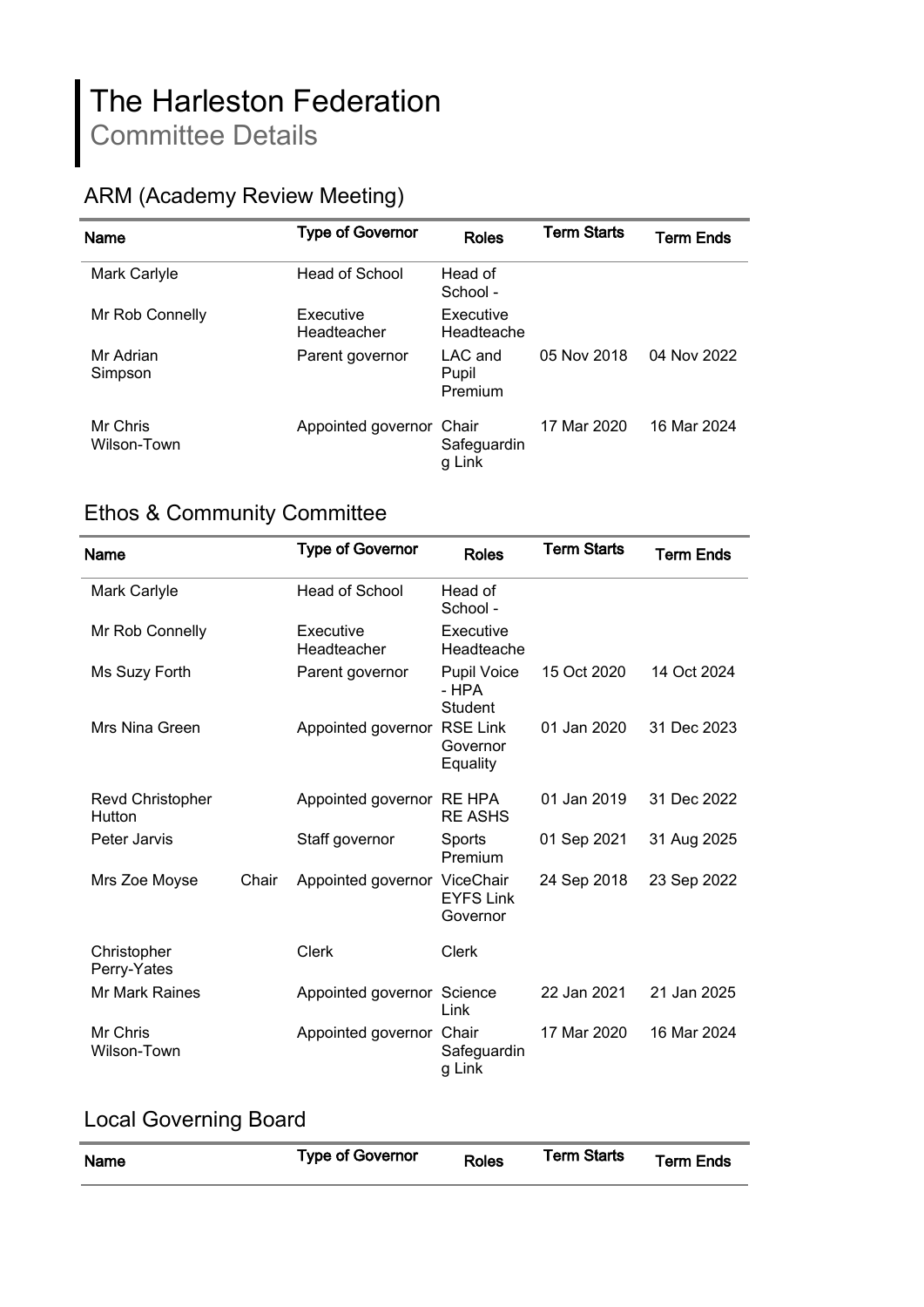| Johannes<br>Ahrenfelt       |       | Associate<br>Headteacher     | Associate<br>Member<br>Deputy          |             |             |
|-----------------------------|-------|------------------------------|----------------------------------------|-------------|-------------|
| Mr Rob Connelly             |       | Executive<br>Headteacher     | Executive<br>Headteache                |             |             |
| <b>Richard Cranmer</b>      |       | CEO                          | CEO                                    |             |             |
| Ms Suzy Forth               |       | Parent governor              | <b>Pupil Voice</b><br>- HPA<br>Student | 15 Oct 2020 | 14 Oct 2024 |
| Mrs Nina Green              |       | Appointed governor RSE Link  | Governor<br>Equality                   | 01 Jan 2020 | 31 Dec 2023 |
| Revd Christopher<br>Hutton  |       | Appointed governor RE HPA    | <b>RE ASHS</b>                         | 01 Jan 2019 | 31 Dec 2022 |
| Emma Johnson                |       | Associate Member             | <b>ASHS SBM</b><br>Associate<br>Member | 30 Sep 2020 | 29 Sep 2023 |
| <b>Richard Kirk</b>         |       | Appointed governor Website   | Link<br>Governor                       | 24 Sep 2018 | 23 Sep 2022 |
| Mrs Zoe Moyse               |       | Appointed governor ViceChair | <b>EYFS Link</b><br>Governor           | 24 Sep 2018 | 23 Sep 2022 |
| Christopher<br>Perry-Yates  |       | Clerk                        | Clerk                                  |             |             |
| Mr Mark Raines              |       | Appointed governor Science   | Link                                   | 22 Jan 2021 | 21 Jan 2025 |
| Mr Adrian<br>Simpson        |       | Parent governor              | LAC and<br>Pupil<br>Premium            | 05 Nov 2018 | 04 Nov 2022 |
| <b>Stacey Street</b>        |       | Staff governor               | Health &<br>Wellbeing                  | 01 Jan 2019 | 31 Dec 2022 |
| Mrs Erica<br><b>Summers</b> |       | Appointed governor SEND Link | Governor                               | 24 Sep 2018 | 23 Sep 2022 |
| Mrs Fiona Wilson            |       | Appointed governor Health &  | <b>Safety Link</b>                     | 01 Jan 2019 | 31 Dec 2022 |
| Mr Chris<br>Wilson-Town     | Chair | Appointed governor Chair     | Safeguardin<br>g Link                  | 17 Mar 2020 | 16 Mar 2024 |

#### Resources Committee

| <b>Name</b>         |       | <b>Type of Governor</b>  | <b>Roles</b>                    | <b>Term Starts</b> | <b>Term Ends</b> |
|---------------------|-------|--------------------------|---------------------------------|--------------------|------------------|
| Mark Carlyle        |       | Head of School           | Head of<br>School -             |                    |                  |
| Mr Rob Connelly     |       | Executive<br>Headteacher | Executive<br>Headteache         |                    |                  |
| Peter Jarvis        |       | Staff governor           | Sports<br>Premium               | 01 Sep 2021        | 31 Aug 2025      |
| Emma Johnson        |       | Associate Member         | ASHS SBM<br>Associate<br>Member | 30 Sep 2020        | 29 Sep 2023      |
| <b>Richard Kirk</b> | Chair | Appointed governor       | Website<br>Link<br>Governor     | 24 Sep 2018        | 23 Sep 2022      |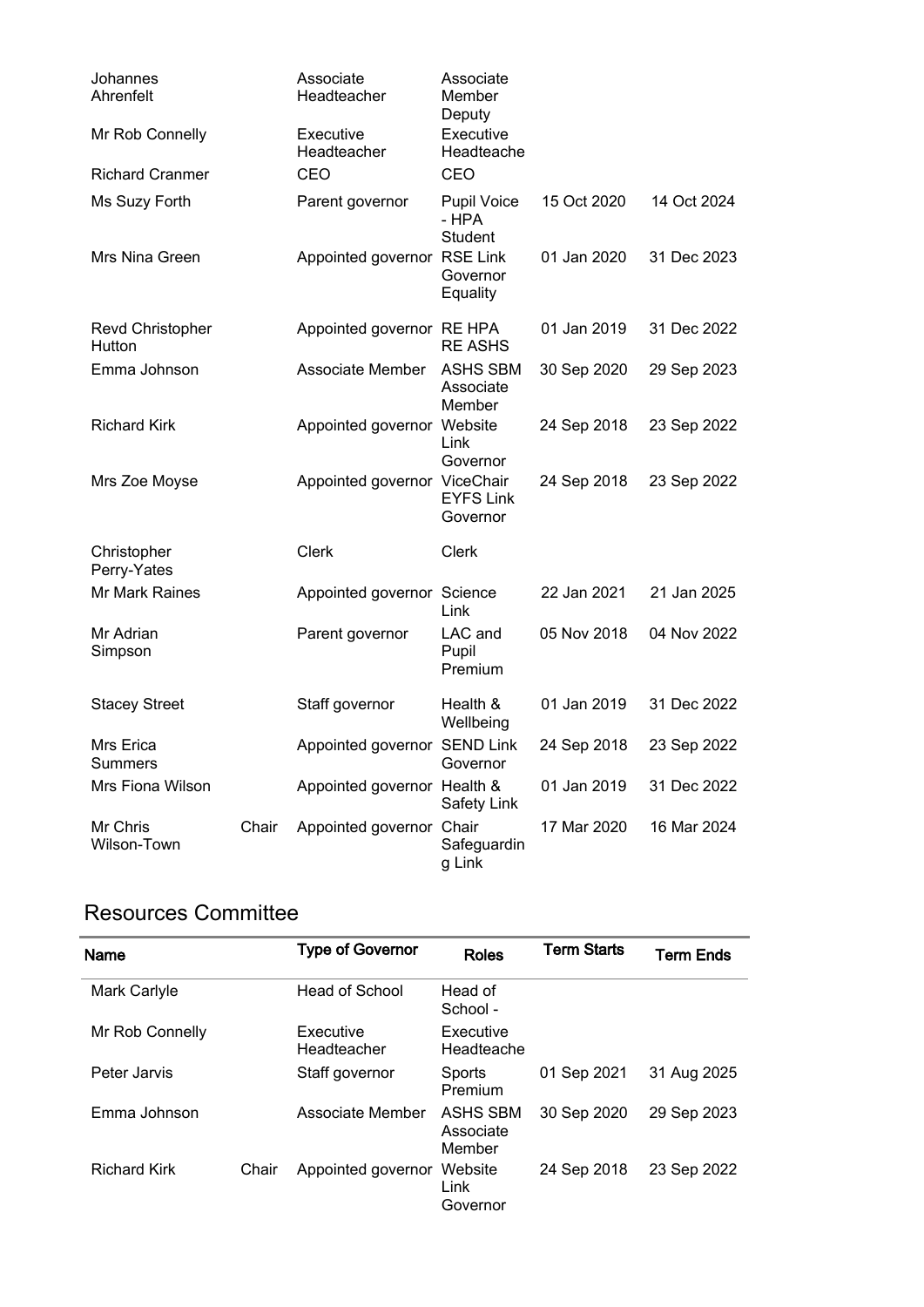| Mrs Zoe Moyse              | Appointed governor ViceChair | <b>EYFS Link</b><br>Governor  | 24 Sep 2018 | 23 Sep 2022 |
|----------------------------|------------------------------|-------------------------------|-------------|-------------|
| Christopher<br>Perry-Yates | Clerk                        | Clerk                         |             |             |
| Mr Adrian<br>Simpson       | Parent governor              | $LAC$ and<br>Pupil<br>Premium | 05 Nov 2018 | 04 Nov 2022 |
| <b>Stacey Street</b>       | Staff governor               | Health &<br>Wellbeing         | 01 Jan 2019 | 31 Dec 2022 |
| Mrs Fiona Wilson           | Appointed governor Health &  | Safety Link                   | 01 Jan 2019 | 31 Dec 2022 |
| Mr Chris<br>Wilson-Town    | Appointed governor Chair     | Safeguardin<br>g Link         | 17 Mar 2020 | 16 Mar 2024 |

## Standards & Curriculum Committee

| Name                        | <b>Type of Governor</b>      | <b>Roles</b>                    | <b>Term Starts</b> | <b>Term Ends</b> |
|-----------------------------|------------------------------|---------------------------------|--------------------|------------------|
| Johannes<br>Ahrenfelt       | Associate<br>Headteacher     | Associate<br>Member<br>Deputy   |                    |                  |
| Mark Carlyle                | Head of School               | Head of<br>School -             |                    |                  |
| Mr Rob Connelly             | Executive<br>Headteacher     | Executive<br>Headteache         |                    |                  |
| Ms Suzy Forth               | Parent governor              | Pupil Voice<br>- HPA<br>Student | 15 Oct 2020        | 14 Oct 2024      |
| Mrs Nina Green              | Appointed governor RSE Link  | Governor<br>Equality            | 01 Jan 2020        | 31 Dec 2023      |
| Revd Christopher<br>Hutton  | Appointed governor RE HPA    | <b>RE ASHS</b>                  | 01 Jan 2019        | 31 Dec 2022      |
| Peter Jarvis                | Staff governor               | Sports<br>Premium               | 01 Sep 2021        | 31 Aug 2025      |
| <b>Richard Kirk</b>         | Appointed governor Website   | Link<br>Governor                | 24 Sep 2018        | 23 Sep 2022      |
| Mrs Zoe Moyse               | Appointed governor ViceChair | <b>EYFS Link</b><br>Governor    | 24 Sep 2018        | 23 Sep 2022      |
| Christopher<br>Perry-Yates  | <b>Clerk</b>                 | <b>Clerk</b>                    |                    |                  |
| Mr Mark Raines              | Appointed governor Science   | Link                            | 22 Jan 2021        | 21 Jan 2025      |
| Mr Adrian<br>Simpson        | Parent governor              | LAC and<br>Pupil<br>Premium     | 05 Nov 2018        | 04 Nov 2022      |
| <b>Stacey Street</b>        | Staff governor               | Health &<br>Wellbeing           | 01 Jan 2019        | 31 Dec 2022      |
| Mrs Erica<br><b>Summers</b> | Appointed governor           | <b>SEND Link</b><br>Governor    | 24 Sep 2018        | 23 Sep 2022      |